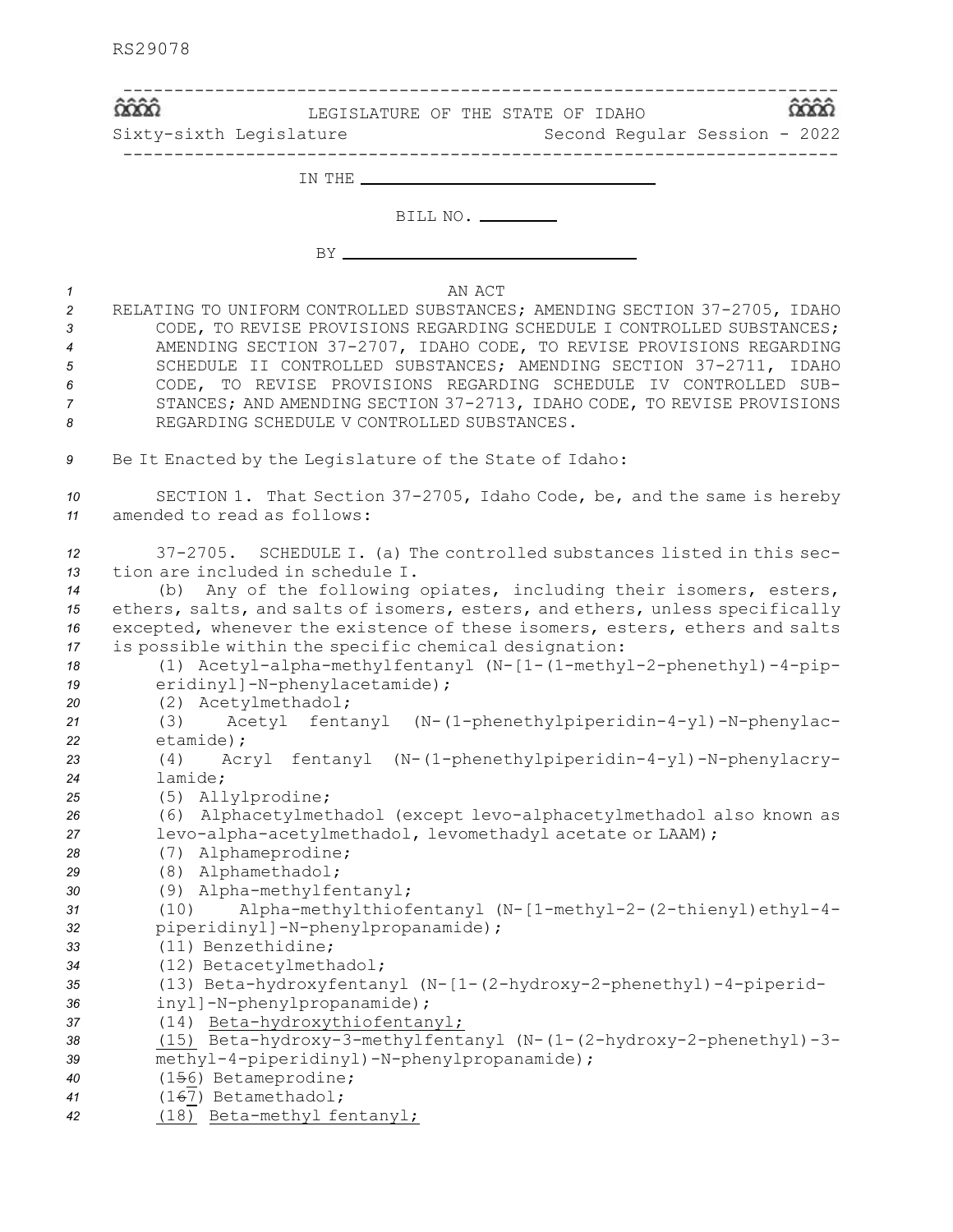| $\mathcal I$ | (19) Beta'-phenyl fentanyl;                                                                  |
|--------------|----------------------------------------------------------------------------------------------|
| 2            | (1720) Betaprodine;                                                                          |
| 3            | (21) Brorphine $(1-(1-(4-Bromopheny1)ethyl)piperidin-4-yl)-1,3-$                             |
| 4            | dihydro-2H-benzo[D]imidazol-2-one);                                                          |
| 5            | (1822) Clonitazene;                                                                          |
| 6            | (23) Crotonyl fentanyl ((E)-N-(1-phenethylpiperidin-4-yl)-N-phenyl-                          |
| 7            | $but -2$ -enamide);                                                                          |
| 8            | (1924) Cyclopentyl fentanyl (N-(1-phenethylpiperidin-4-yl)-N-phenyl-                         |
| 9            | cyclopentanecarboxamide);                                                                    |
| 10           | (205) Cyclopropyl fentanyl (N-(1-phenethylpiperidin-4-yl)-N-phenyl-                          |
| 11           | cyclopropanecarboxamide);                                                                    |
| 12           | $(2+6)$ Dextromoramide;                                                                      |
| 13           | (2 <del>2</del> 7) Diampromide;                                                              |
| 14           | (238) Diethylthiambutene;                                                                    |
| 15           | (249) Difenoxin;                                                                             |
| 16           | (2530) Dimenoxadol;                                                                          |
| 17           | (2631) Dimepheptanol;                                                                        |
| 18           | (2732) Dimethylthiambutene;                                                                  |
| 19           | (2833) Dioxaphetyl butyrate;                                                                 |
| 20           | (2934) Dipipanone;                                                                           |
| 21           | (305) Ethylmethylthiambutene;                                                                |
| 22           | (346) Etonitazene;                                                                           |
| 23           | (327) Etoxeridine;                                                                           |
| 24           | (338) Fentanyl-related substances. "Fentanyl-related substances"                             |
| 25           | means any substance not otherwise listed and for which no exemption or                       |
| 26           | approval is in effect under section 505 of the federal food, drug, and                       |
| 27           | cosmetic act, 21 U.S.C. 355, and that is structurally related to fen-                        |
| 28           | tanyl by one (1) or more of the following modifications:                                     |
| 29           | i. Replacement of the phenyl portion of the phenethyl group by any                           |
| 30           | monocycle, whether or not further substituted in or on the monocy-                           |
| 31           | cle;                                                                                         |
| 32           | ii. Substitution in or on the phenethyl group with alkyl, alkenyl,                           |
| 33           | alkoxyl, hydroxyl, halo, haloalkyl, amino, or nitro groups;                                  |
| 34           | iii. Substitution in or on the piperidine ring with alkyl,                                   |
| 35           | alkenyl, alkoxyl, ester, ether, hydroxyl, halo, haloalkyl, amino,                            |
| 36           | or nitro groups;                                                                             |
| 37           | iv. Replacement of the aniline ring with any aromatic monocycle,                             |
| 38           | whether or not further substituted in or on the aromatic monocy-                             |
| 39           | cle; and/or                                                                                  |
| 40           | v. Replacement of the N-propionyl group by another acyl group;                               |
| 41           | (39) Fentanyl carabamate;                                                                    |
| 42           | 4-Fluoroisobutyryl fentanyl<br>$(N-(4-fluorophenyl) - N-(1-d)$<br>(340)                      |
| 43           | phenethylpiperidin-4-yl)isobutyramide);                                                      |
| 44           | (41) 2'-fluoro ortho-fluorofentanyl;                                                         |
| 45           | Furanyl fentanyl (N-(1-phenethylpiperidin-4-yl)-N-phenylfu-<br>(3542)<br>ran-2-carboxamide); |
| 46<br>47     | (436) Furethidine;                                                                           |
| 48           | (3744) Hydroxypethidine;                                                                     |
| 49           | (3845)<br>Isobutyryl<br>fentanyl (N-(1-phenethylpiperidin-4-yl)-N-                           |
| 50           | phenylisobutyramide);                                                                        |
|              |                                                                                              |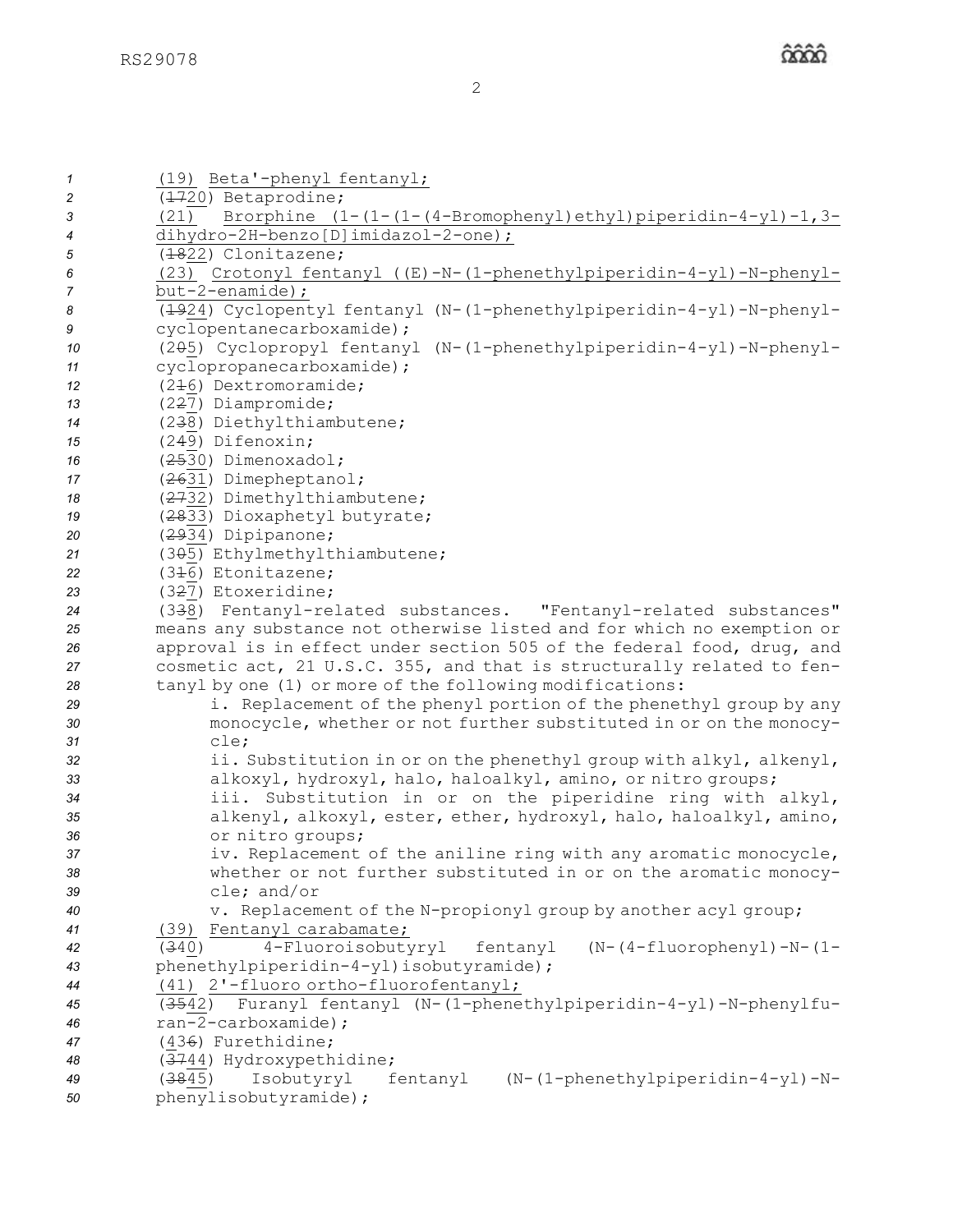| $\mathbf{1}$   | Isotonitazene (N, N-diethyl-2-(2-(4isopropoxybenzyl)-5-ni-<br>(46)        |
|----------------|---------------------------------------------------------------------------|
| $\overline{c}$ | tro-1h-benzimidazol-1-yl)ethan-1-amine);                                  |
| 3              | (3947) Ketobemidone;                                                      |
| 4              | $(4\theta8)$ Levomoramide;                                                |
| $\sqrt{5}$     | (449) Levophenacylmorphan;                                                |
| 6              | (50) Methoxyacetyl fentanyl (2-methoxy-N-(1-phenethylpiperidin-4-         |
| $\overline{7}$ | yl)-N-phenylacetamide;                                                    |
| 8              | (51) 4'-methyl acetyl fentanyl;                                           |
| 9              | (452) 3-Methylfentanyl;                                                   |
| 10             | (453) 3-methylthiofentanyl (N-[(3-methyl-1-(2-thienyl)ethyl-4-pip-        |
| 11             | eridinyl]-N-phenylpropanamide);                                           |
| 12             | (454) Morpheridine;                                                       |
| 13             | (455) MPPP (1-methyl-4-phenyl-4-propionoxypiperidine);                    |
| 14             | (456) MT-45 (1-cyclohexyl-4- (1,2-diphenylethyl) piperazine);             |
| 15             | (57) N-(4-chlorophenyl)-N-(1-phenethylpiperdin-4-yl) Isobutyramide        |
| 16             | (para-chloroisobutyrl fentanyl);                                          |
| 17             | (4758) Noracymethadol;                                                    |
| 18             | (4859) Norlevorphanol;                                                    |
| 19             | (4960) Normethadone;                                                      |
| 20             | (5061) Norpipanone;                                                       |
| 21             | (5162)<br>Ocfentanil<br>$(N-(2-fluoropheny1)-2-methoxy-N-(1-$             |
| 22             | phenethylpiperidin-4-yl) acetamide);                                      |
| 23             | (63) Ortho-fluoroacryl fentanyl;                                          |
| 24             | (64) Ortho-fluorobutyrl fentanyl;                                         |
| 25             | (65) Ortho-fluorofentanyl;                                                |
| 26             | (66) Ortho-fluoroisobutyryl fentanyl;                                     |
| 27             | (67) Ortho-methyl acetylfentanyl;                                         |
| 28             | (68) Ortho-methyl methoxyacetyl fentanyl;                                 |
| 29             | (5269) Para-chloroisobutyryl fentanyl<br>$(N-(4-chlorophenyl) - N-(1-$    |
| 30             | phenethylpiperidin-4-yl) isobutyramide);                                  |
| 31             | Para-fluorobutyryl<br>(5370)<br>fentanyl<br>$(N-(4-fluorophenyl) - N-(1-$ |
| 32             | phenethylpiperidin-4-yl) butyramide);                                     |
| 33             | (5471) Para-fluorofentanyl (N-(4-fluorophenyl)-N-[1-(2-phen-              |
| 34             | ethyl)-4-piperidinyl] propanamide);                                       |
| 35             | (72) Para-fluoro furanyl fentanyl;                                        |
| 36             | Para-methoxybutyryl<br>fentanyl<br>$(N-(4-methoxyphenyl)-N-(1-$<br>(5573) |
| 37             | phenethylpiperidin-4-yl) butyramide);                                     |
| 38             | (74) Para-methylfentanyl;                                                 |
| 39             | (756) PEPAP (1-(-2-phenethyl)-4-phenyl-4-acetoxypiperidine);              |
| 40             | (576) Phenadoxone;                                                        |
| 41             | (5877) Phenampromide;                                                     |
| 42             | (5978) Phenomorphan;                                                      |
| 43             | (6079) Phenoperidine;                                                     |
| 44             | (80) Phenyl fentanyl;                                                     |
| 45             | ( <del>6</del> 81) Piritramide;                                           |
| 46             | ( <del>6</del> 82) Proheptazine;                                          |
|                | ( <del>6</del> 83) Properidine;                                           |
| 47             | (684) Propiram;                                                           |
| 48<br>49       | ( <del>6</del> 85) Racemoramide;                                          |
|                |                                                                           |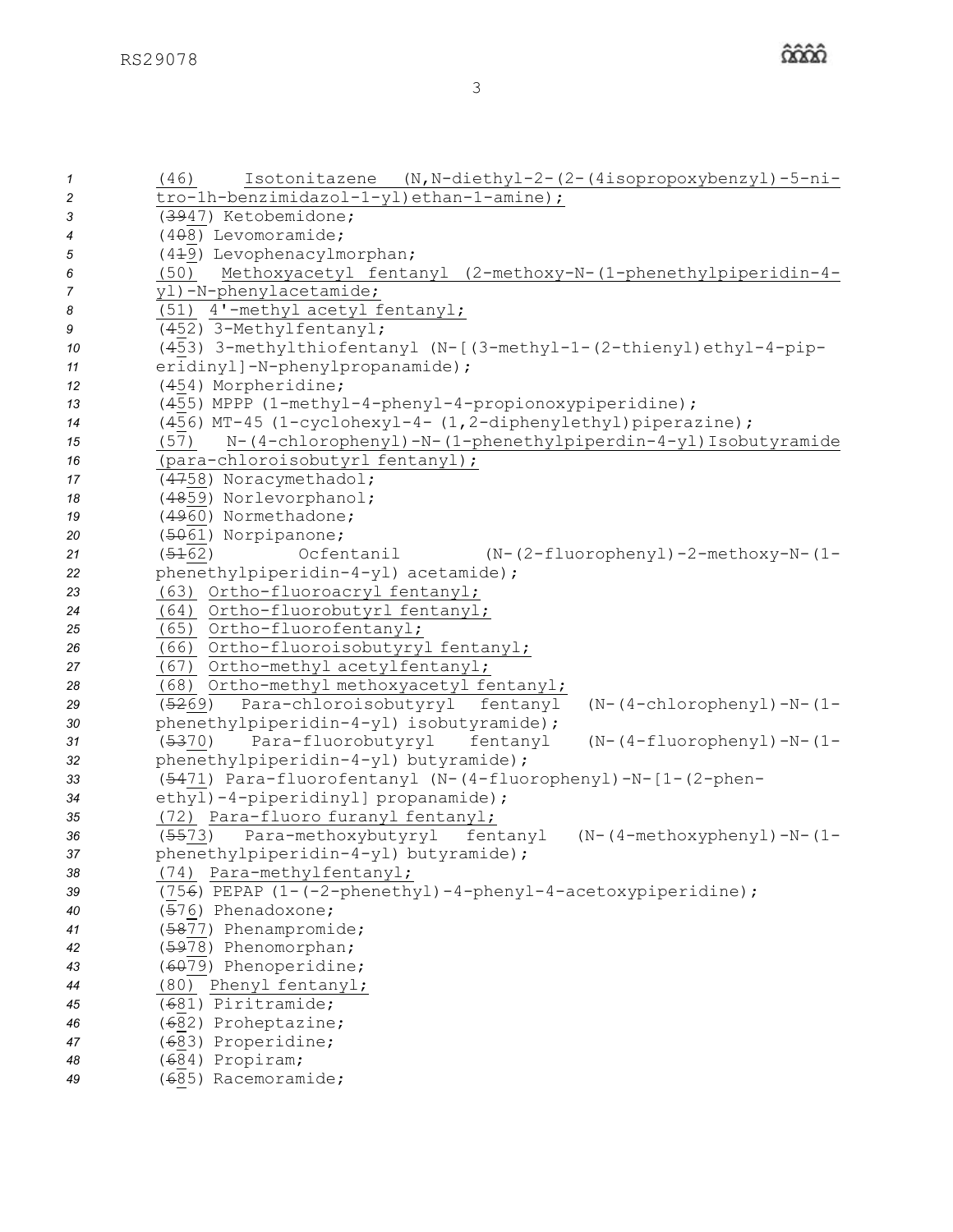(686) Tetrahydrofuranyl fentanyl (N-(1-phenethylpiperidine-4-yl)-N- phenyltetrahydrofuran-2-carboxamide); (687) Thiofentanyl (N-phenyl-N-[1-(2-thienyl)ethyl-4-piperidinyl]- propanamide); (688) Tilidine; (689) Trimeperidine; (790) u-47700 (3,4-Dichloro-N-[2-(dimethylamino)cyclohexyl]-N- methylbenzamide); (791) Valeryl fentanyl (N-(1-phenethylpiperidin-4-yl)-N-phenylpen- tanamide). (c) Any of the following opium derivatives, their salts, isomers and salts of isomers, unless specifically excepted, whenever the existence of these salts, isomers and salts of isomers is possible within the specific chemical designation: (1) Acetorphine; (2) Acetyldihydrocodeine; (3) Benzylmorphine; (4) Codeine methylbromide; (5) Codeine-N-Oxide; (6) Cyprenorphine; (7) Desomorphine; (8) Dihydromorphine; (9) Drotebanol; (10) Etorphine (except hydrochloride salt); (11) Heroin; (12) Hydromorphinol; (13) Methyldesorphine; (14) Methyldihydromorphine; (15) Morphine methylbromide; (16) Morphine methylsulfonate; (17) Morphine-N-Oxide; (18) Myrophine; (19) Nicocodeine; (20) Nicomorphine; (21) Normorphine; (22) Pholcodine; (23) Thebacon. (d) Hallucinogenic substances. Any material, compound, mixture or preparation which that contains any quantity of the following hallucino- genic substances, their salts, isomers and salts of isomers, unless specifi- cally excepted, whenever the existence of these salts, isomers, and salts of isomers is possible within the specific chemical designation (for purposes of this paragraph only, the term "isomer" includes the optical, position and geometric isomers): (1) Dimethoxyphenethylamine, or any compound not specifically excepted or listed in another schedule that can be formed from dimethoxyphenethylamine by replacement of one (1) or more hydrogen atoms with another atom(s), functional group(s) or substructure(s) including, but not limited to, compounds such as DOB, DOC, 2C-B,

*50* 25B-NBOMe;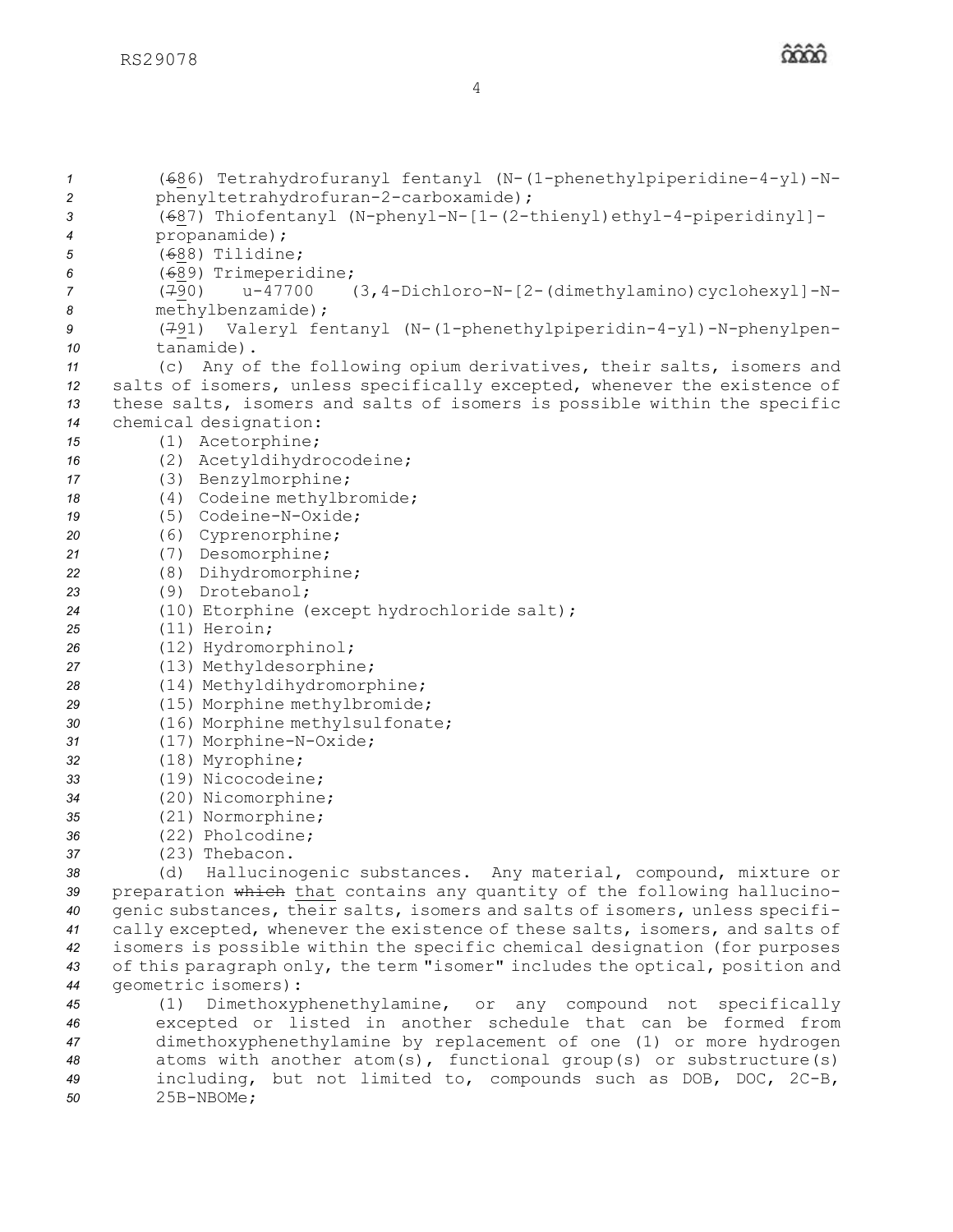(2) Methoxyamphetamine or any compound not specifically excepted or listed in another schedule that can be formed from methoxyamphetamine by replacement of one (1) or more hydrogen atoms with another atom(s), functional group(s) or substructure(s) including, but not limited to, compounds such as PMA and DOM; (3) 5-methoxy-3,4-methylenedioxy-amphetamine; (4) 5-methoxy-N,N-diisopropyltryptamine; (5) Amphetamine or methamphetamine with <sup>a</sup> halogen substitution on the benzyl ring, including compounds such as fluorinated amphetamine and fluorinated methamphetamine; (6) 3,4-methylenedioxy amphetamine; (7) 3,4-methylenedioxymethamphetamine (MDMA); (8) 3,4-methylenedioxy-N-ethylamphetamine (also known as N-et- hyl-alpha-methyl-3,4 (methylenedioxy) phenethylamine, and N-et- hyl MDA, MDE, MDEA); (9) N-hydroxy-3,4-methylenedioxyamphetamine (also known as N-hyd- roxy-alpha-methyl-3,4(methylenedioxy) phenethylamine, and N-hyd- roxy MDA); (10) 3,4,5-trimethoxy amphetamine; (11) 5-methoxy-N,N-dimethyltryptamine (also known as 5-methoxy-3-2[2- (dimethylamino)ethyl]indole and 5-MeO-DMT); (12) Alpha-ethyltryptamine (some other names: etryptamine, 3-(2-am- inobutyl) indole); (13) Alpha-methyltryptamine; (14) Bufotenine; (15) Diethyltryptamine (DET); (16) Dimethyltryptamine (DMT); (17) Ibogaine; (18) Lysergic acid diethylamide; (19) Marihuana; (20) Mescaline; (21) Parahexyl; (22) Peyote; (23) N-ethyl-3-piperidyl benzilate; (24) N-methyl-3-piperidyl benzilate; (25) Psilocybin; (26) Psilocyn; (27) Tetrahydrocannabinols or synthetic equivalents of the substances contained in the plant, or in the resinous extractives of Cannabis, sp. and/or synthetic substances, derivatives, and their isomers with simi- lar chemical structure such as the following: i. Tetrahydrocannabinols, except for the permitted amount of tetrahydrocannabinol found in industrial hemp: a. <sup>∆</sup> <sup>1</sup> cis or trans tetrahydrocannabinol, and their opti- cal isomers, excluding dronabinol in sesame oil and encapsu- lated in either <sup>a</sup> soft gelatin capsule or in an oral solution in <sup>a</sup> drug product approved by the U.S. Food and Drug Adminis-*48* tration. b. <sup>∆</sup> <sup>6</sup> cis or trans tetrahydrocannabinol, and their optical *50* isomers.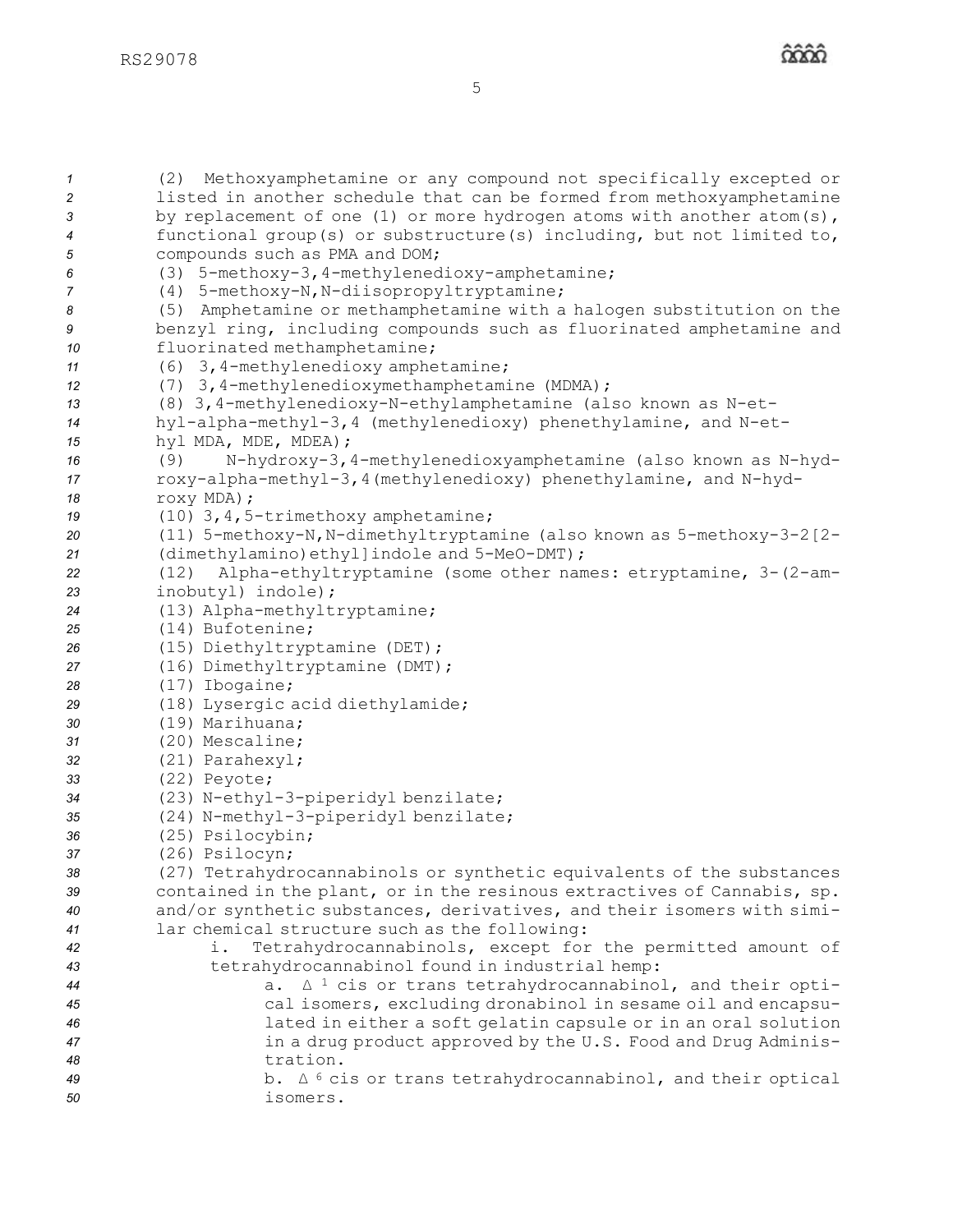| $\mathcal I$   | c. $\Delta^{3,4}$ cis or trans tetrahydrocannabinol, and its optical |
|----------------|----------------------------------------------------------------------|
| 2              | isomers. (Since nomenclature of these substances is not in-          |
| 3              | ternationally standardized, compounds of these structures,           |
| $\overline{4}$ | regardless of numerical designation of atomic positions are          |
|                |                                                                      |
| 5              | covered.)                                                            |
| 6              | d. [(6aR, 10aR) -9-(hydroxymethyl) -6, 6-dimethyl-3-(2methy-         |
| $\overline{7}$ | loctan-2-yl)-6a, 7, 10, 10a-tetrahydrobenzo[c]chromen-               |
| 8              | 1-o1)], also known as 6aR-trans-3-(1,1-dimethylhep-                  |
| 9              | tyl)-6a, 7, 10, 10a-tetrahydro-1-hydroxy-6, 6-dimethyl-6H-           |
| 10             | dibenzo[b,d]pyran-9-methanol (HU-210) and its geometric              |
| 11             | isomers (HU211 or dexanabinol).                                      |
| 12             | ii. The following synthetic drugs:                                   |
| 13             | a. Any compound structurally derived from (1H-indole-3-              |
| 14             | yl) (cycloalkyl, cycloalkenyl, aryl) methanone, or (1H-in-           |
| 15             | dole-3-yl)(cycloalkyl, cycloalkenyl, aryl)methane, or                |
| 16             | (1H-indole-3-yl) (cycloalkyl, cycloalkenyl, aryl), methyl            |
| 17             | or dimethyl butanoate, amino-methyl (or dimethyl)-1-oxobu-           |
| 18             | tan-2-yl) carboxamide by substitution at the nitrogen atoms          |
| 19             | of the indole ring or carboxamide to any extent, whether or          |
| 20             | not further substituted in or on the indole ring to any ex-          |
| 21             | tent, whether or not substituted to any extent in or on the          |
| 22             | cycloalkyl, cycloalkenyl, aryl ring(s) (substitution in the          |
| 23             | ring may include, but is not limited to, heteroatoms such as         |
| 24             | nitrogen, sulfur and oxygen).                                        |
| 25             | b. N-(1-amino-3-methyl-1-oxobutan-2-yl)-1-(5-fluo-                   |
| 26             | ropentyl)-1 H-indazole-3-carboxamide (5F-AB-PINACA).                 |
| 27             | c. 1-(1.3-benzodioxol-5-yl)-2-(ethylamino)-pentan-1-one              |
| 28             | (N-ethylpentylone, ephylone).                                        |
| 29             | d. 1-(4-cyanobutyl)-N-(2-phenylpropan-2-yl)-1<br>H-inda-             |
| 30             | zole-3-carboxamide (4-cn-cumyl-BUTINACA).                            |
| 31             | e. Ethyl 2-(1-(5-fluoropentyl)-1H-indazole-3carbox-                  |
| 32             | amido)-3,3-dimethylbutanoate * (5 <del>f-edmbpinaca</del> F-EDMB-    |
| 33             | PINACA).                                                             |
| 34             | f. $(1-(4-fluorobenzyl)-1H-indol-3-yl)$ $(2, 2, 3, 3tetram-$         |
| 35             | ethylcyclopropyl) methanone (fub-144).                               |
| 36             | g. 1-(5-fluoropentyl)-N-(2-phenylpropan-2-yl)-1H-inda-               |
| 37             | zole-3-carboxamide (5f-cumyl-pinaca; sqt25).                         |
| 38             | h. (1-(5-fluoropentyl)-N-(2-phenylpropan-2-yl)-1                     |
| 39             | H-pyrrolo[2.3-B]pyridine-3-carboxamide(5fcumyl-P7AICA).              |
| 40             | i. FUB-AMB, MMB- FUBINACA (Methyl 2-(1-(4-fluoroben-                 |
| 41             | zyl)-1H-indazole-3-carboxamido)-3-methylbutanoate.                   |
| 42             | j. Methyl 2-(1-(cyclohexylmethyl)-1H-indole-3-carboxam-              |
| 43             | ido)-3-methylbutanoate (MMB-CHMICA, AMB-CHMICA).                     |
| 44             | +k. Methyl 2-(1-(cyclohexylmethyl)-1H-indole-3-carboxam-             |
| 45             | ido)-3,3-dimethylbutanoate (MDMB-CHMICA).                            |
| 46             | kl. Methyl 2-(1-(4-fluorobenzyl)-1H-indazole-3-carboxam-             |
| 47             | ido-3, 3-dimethylbutanoate (MDMB-FUBINACA).                          |
| 48             | +m. Methyl 2-(1-(5-fluoropentyl)-1H-indole-3-carboxam-               |
| 49             | ido)-3,3-dimethylbutanoate (5F-MDMBPICA).                            |
|                |                                                                      |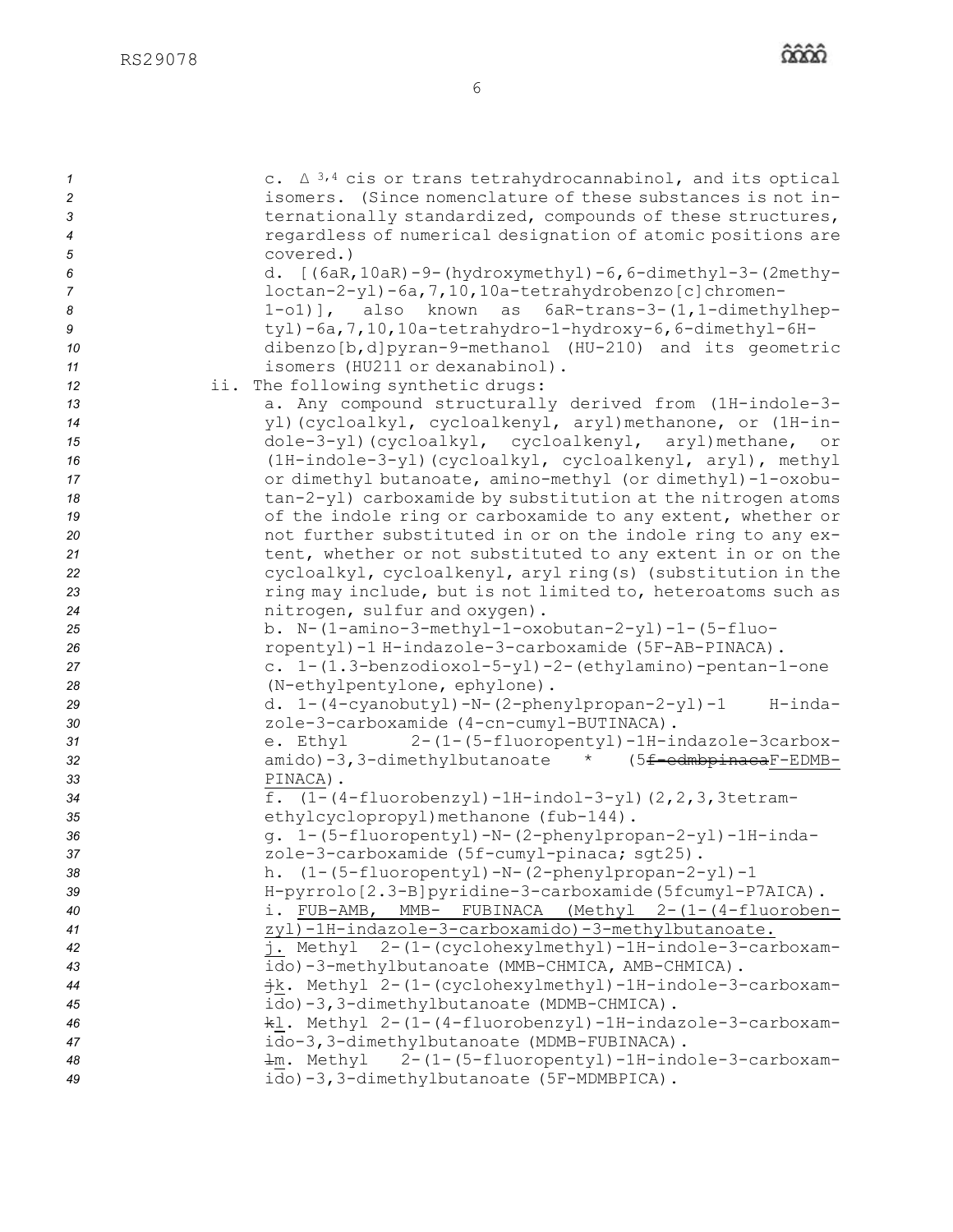| $\mathcal I$   | mn. Methyl 2-(1-(5-fluoropentyl)-1H-indazole-3-carboxam-                                         |
|----------------|--------------------------------------------------------------------------------------------------|
| 2              | ido)-3,3-dimethylbutanoate (5F-ADB, 5FMDMB-PINACA).                                              |
| 3              | no. Methyl 2-(1-(5-fluoropentyl)-1H-indazole-3-carboxam-                                         |
| 4              | ido)-3-methylbutanoate (5FAMB).                                                                  |
| 5              | $\Theta$ . N-(1-amino-3,3-dimethyl-1-oxobutan-2-yl)-1-(4-fluo-                                   |
| 6              | robenzyl)-1H-indazole-3-carboxamide (ADB-FUBINACA).                                              |
| $\overline{7}$ | pq. N-(adamantan-1-yl)-1-(4-fluorobenzyl)-1H-inda-                                               |
| 8<br>9         | zole-3-carboxamide (FUB-AKB48; FUB-APINACA).                                                     |
| 10             | qr. N-(adamantan-1-yl)-1-(5-fluoropentyl)-1H-inda-<br>zole-3-carboxamide (5F-APINACA, 5F-AKB48). |
| 11             | s. N-(1-amino-3-methyl-1-oxobutan-2-yl)1-(Cyclohexyl-                                            |
| 12             | methyl)-1H-indazole-3-carboxamide (AB-CHMINACA).                                                 |
| 13             | rt. Naphthalen-1-yl 1-(5-fluoropentyl)-1H-indole-3-car-                                          |
| 14             | boxylate (NM2201; CBL2201).                                                                      |
| 15             | su. Any compound structurally derived from 3-(1-naph-                                            |
| 16             | thoyl) pyrrole by substitution at the nitrogen atom of the                                       |
| 17             | pyrrole ring to any extent, whether or not further sub-                                          |
| 18             | stituted in the pyrrole ring to any extent, whether or not                                       |
| 19             | substituted in the naphthyl ring to any extent.                                                  |
| 20             | tv. Any compound structurally derived from 1-(1-naphthyl-                                        |
| 21             | methyl) indene by substitution at the 3-position of the in-                                      |
| 22             | dene ring to any extent, whether or not further substituted                                      |
| 23             | in the indene ring to any extent, whether or not substituted                                     |
| 24             | in the naphthyl ring to any extent.                                                              |
| 25             | #w. Any compound structurally derived from 3-pheny-                                              |
| 26             | lacetylindole by substitution at the nitrogen atom of the                                        |
| 27             | indole ring to any extent, whether or not further substi-                                        |
| 28             | tuted in the indole ring to any extent, whether or not sub-                                      |
| 29             | stituted in the phenyl ring to any extent.                                                       |
| 30             | **. Any compound structurally derived from 2-(3-hydroxy-                                         |
| 31             | cyclohexyl) phenol by substitution at the 5-position of the                                      |
| 32             | phenolic ring to any extent, whether or not substituted in                                       |
| 33             | the cyclohexyl ring to any extent.                                                               |
| 34             | wy. Any compound structurally derived from 3-(benzoyl) in-                                       |
| 35             | dole structure with substitution at the nitrogen atom of                                         |
| 36             | the indole ring to any extent, whether or not further sub-                                       |
| 37             | stituted in the indole ring to any extent and whether or not                                     |
| 38             | substituted in the phenyl ring to any extent.                                                    |
| 39             | *z. [2,3-dihydro-5-methyl-3-(4-morpholinyl-                                                      |
| 40<br>41       | methyl)pyrrolo[1,2,3-de]-1,4-benzoxazin-6-yl]-1-<br>napthalenylmethanone (WIN-55, 212-2).        |
| 42             | yaa. 3-dimethylheptyl-11-hydroxyhexahydrocannabi-                                                |
| 43             | nol (HU-243).                                                                                    |
| 44             | zbb. [(6S, 6aR, 9R, 10aR)-9-hydroxy-6-methyl-3-[(2R)-                                            |
| 45             | 5-phenylpentan-2-yl]oxy-5, 6, 6a, 7, 8, 9, 10, 10a-octahy-                                       |
| 46             | drophenanthridin-1-yl]acetate (CP 50, 5561).                                                     |
| 47             | (28) Ethylamine analog of phencyclidine: N-ethyl-1-phenylcy-                                     |
| 48             | clohexylamine (1-phenylcyclohexyl) ethylamine; N-(1-phenylcy-                                    |
| 49             | clohexyl) ethylamine, cyclohexamine, PCE;                                                        |
|                |                                                                                                  |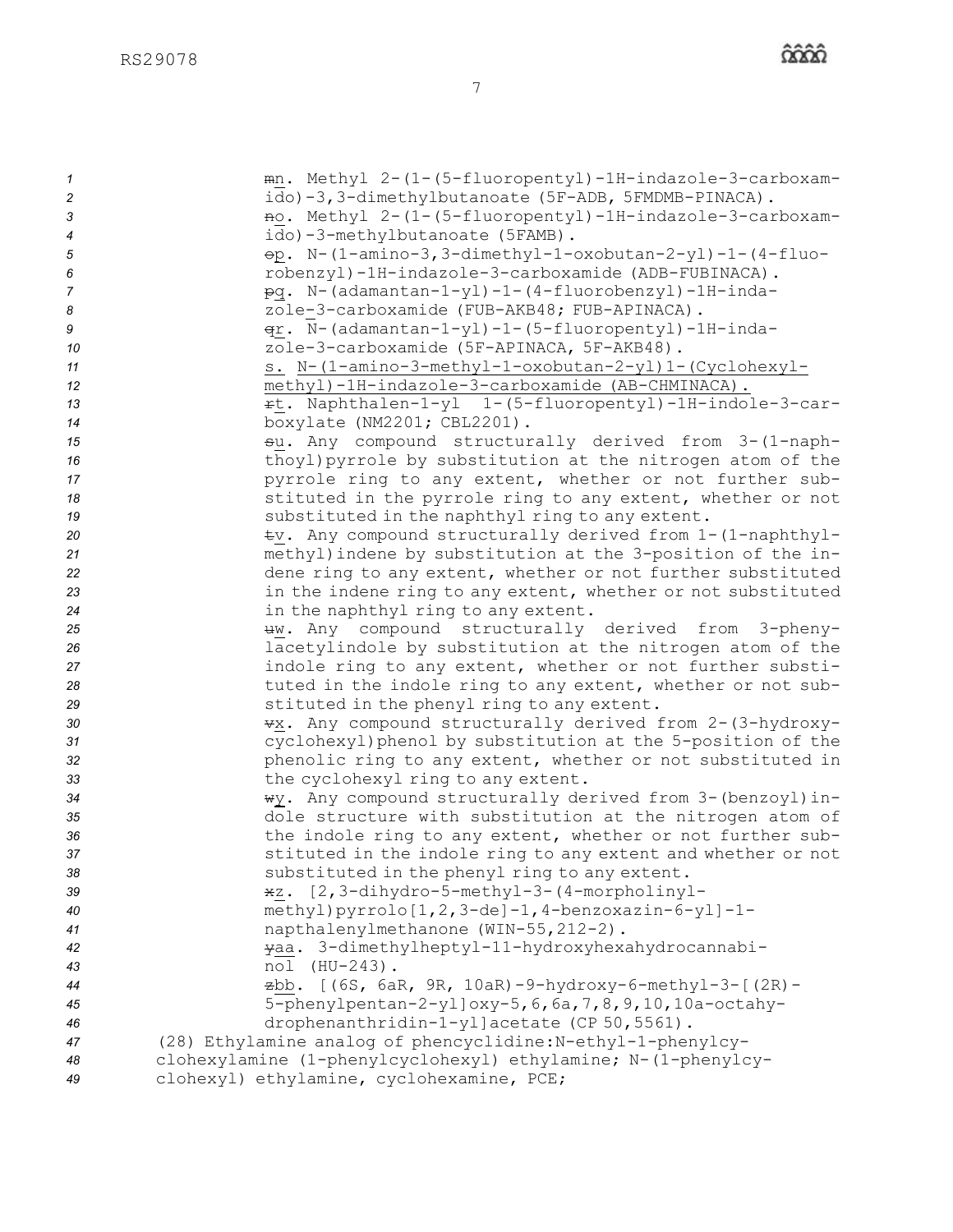

 (29) Pyrrolidine analog of phencyclidine: 1-(phenylcyclohexyl) - pyrrolidine, PCPy, PHP; (30) Thiophene analog of phencyclidine 1-[1-(2-thienyl)-cyclohexyl]- piperidine, 2-thienylanalog of phencyclidine, TPCP, TCP; (31) Thiofuranyl fentanyl; (32) 1-[1-(2-thienyl) cyclohexyl] pyrrolidine another name: TCPy; (323) Spores or mycelium capable of producing mushrooms that contain psilocybin or psilocin. (e) Unless specifically excepted or unless listed in another schedule, any material, compound, mixture or preparation which contains any quantity of the following substances having <sup>a</sup> depressant effect on the central ner- vous system, including its salts, isomers, and salts of isomers whenever the existence of such salts, isomers, and salts of isomers is possible within the specific chemical designation: (1) Gamma hydroxybutyric acid (some other names include GHB; gam- ma-hydroxybutyrate, 4-hydroxybutyrate; 4-hyroxybutanoic acid; sod- ium oxybate; sodium oxybutyrate); (2) Flunitrazepam (also known as "R2," "Rohypnol"); (3) Mecloqualone; (4) Methaqualone. (f) Stimulants. Unless specifically excepted or unless listed in an- other schedule, any material, compound, mixture, or preparation which con- tains any quantity of the following substances having <sup>a</sup> stimulant effect on the central nervous system, including its salts, isomers, and salts of iso-*25* mers: (1) Aminorex (some other names: aminoxaphen, 2-amino-5-phenyl-2-ox- azoline, or 4,5-dihydro-5-phenyl-2-oxazolamine); (2) Cathinone (some other names: 2-amino-1-phenol-1-propanone, alp- ha-aminopropiophenone, 2-aminopropiophenone and norephedrone); (3) Substituted cathinones. Any compound, except bupropion or com- pounds listed under <sup>a</sup> different schedule, structurally derived from 2-aminopropan-1-one by substitution at the 1-position with either phenyl, naphthyl or thiophene ring systems, whether or not the compound is further modified in any of the following ways: i. By substitution in the ring system to any extent with alkyl, alkylenedioxy, alkoxy, haloalkyl, hydroxyl or halide sub- stituents, whether or not further substituted in the ring system by one (1) or more other univalent substituents; ii. By substitution at the 3-position with an acyclic alkyl sub- stituent; iii. By substitution at the 2-amino nitrogen atom with alkyl, dialkyl, benzyl or methoxybenzyl groups, or by inclusion of the 2-amino nitrogen atom in <sup>a</sup> cyclic structure. (4) Alpha-pyrrolidinoheptaphenone\* (PV8); (5) Alpha-pyrrolidinohexanophenone\* (a-php); (6) 4-chloro-alpha-pyrrolidinovalerophenone\* (4chloro-a-pvp); (7) Fenethylline; (8) Methcathinone (some other names: 2-(methyl-amino)-propioph- enone, alpha-(methylamino)-propiophenone, N-methylcathinone, AL-464, AL-422, AL-463 and UR1423);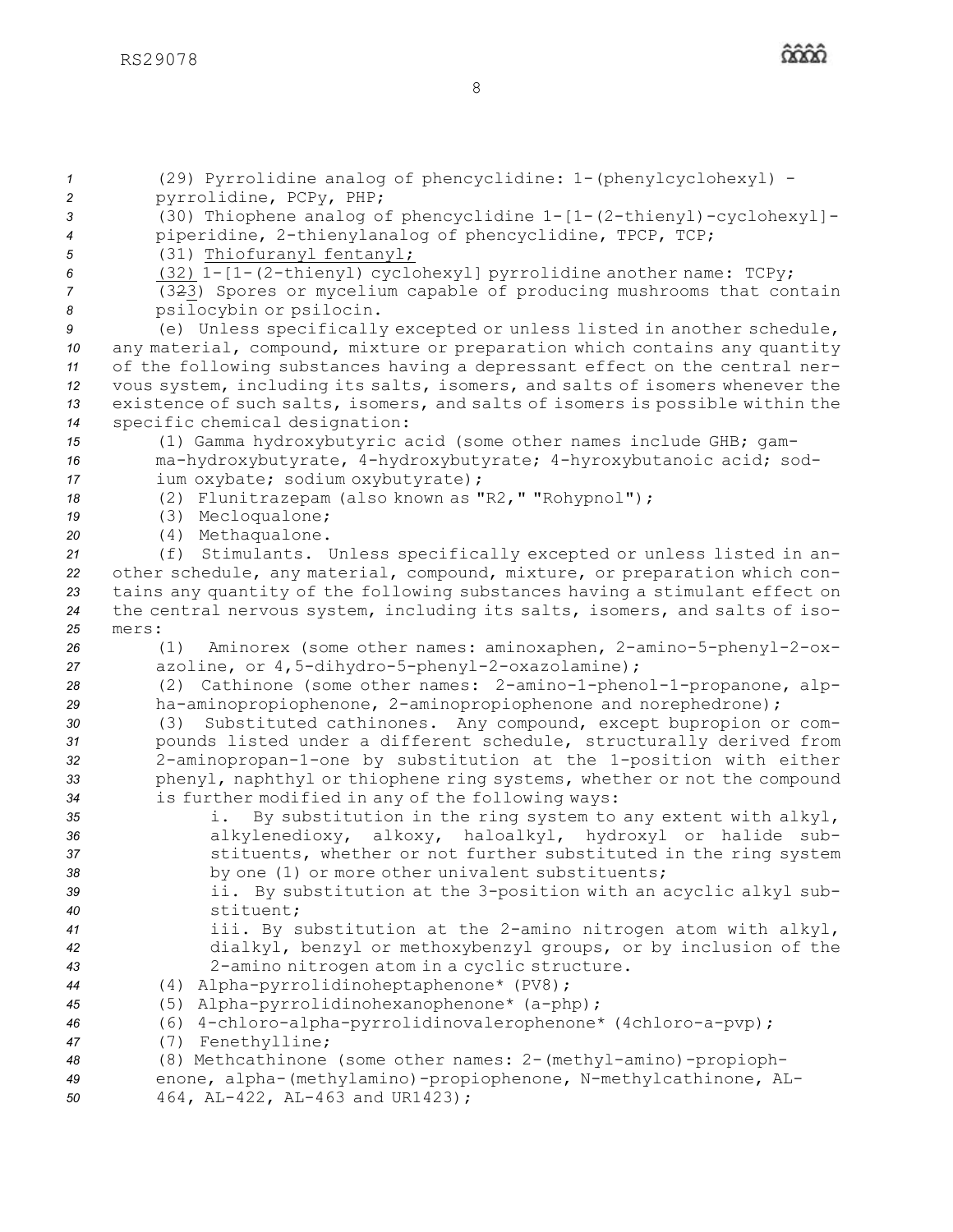(9)  $(+/-)$ cis-4-methylaminorex  $[ (+/-)$ cis-4,5-dihydro-4-methyl-5- phenyl-2-oxazolamine]; (10) 4-methyl-alpha-ethylaminopentiophenone\* (4meap-MEAP); (11) 4'-methyl-alpha-pyrrolidinohexiophenone\* (mphp); (12) N-benzylpiperazine (also known as: BZP, 1-benzylpiperazine); (13) N-ethylamphetamine; (14) N-ethylhexedrone\*; (15) N,N-dimethylamphetamine (also known as: N,N-alpha-trimethyl- benzeneethanamine). SECTION 2. That Section 37-2707, Idaho Code, be, and the same is hereby amended to read as follows: 37-2707. SCHEDULE II. (a) Schedule II shall consist of the drugs and other substances, by whatever official name, common or usual name, chemical name, or brand name designated, listed in this section. (b) Substances, vegetable origin or chemical synthesis. Unless specifically excepted or unless listed in another schedule, any of the fol- lowing substances whether produced directly or indirectly by extraction from substances of vegetable origin, or independently by means of chemical synthesis, or by <sup>a</sup> combination of extraction and chemical synthesis: (1) Opium and opiate, and any salt, compound, derivative, or prepa- ration of opium or opiate, excluding apomorphine, dextrorphan, nal- buphine, nalmefene, naloxone, naltrexone and their respective salts, but including the following: 1. Raw opium; 2. Opium extracts; 3. Opium fluid extracts; 4. Powdered opium; 5. Granulated opium; 6. Tincture of opium; 7. Codeine; 8. Dihydroetorphine; 9. Diprenorphine; 10. Ethylmorphine; 11. Etorphine hydrochloride; 12. Hydrocodone; 13. Hydromorphone; 14. Metopon; 15. Morphine; 16. Oripavine; 17. Oxycodone; 18. Oxymorphone; 19. Tapentadol; 20. Thebaine. (2) Any salt, compound, derivative, or preparation thereof which is chemically equivalent or identical with any of the substances referred to in paragraph (1) of this subsection, except that these substances shall not include the isoquinoline alkaloids of opium. (3) Opium poppy and poppy straw.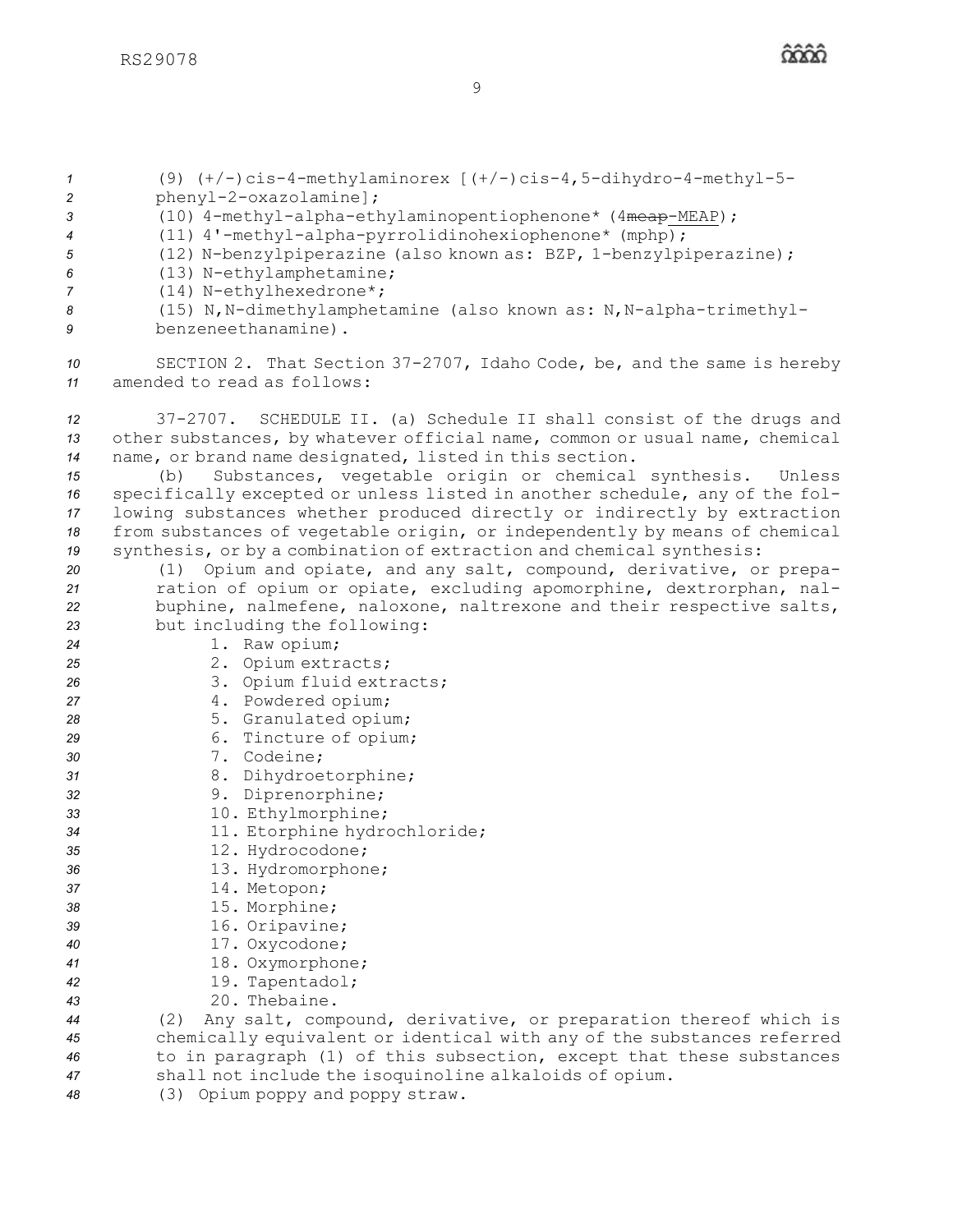(4) Coca leaves and any salt, compound, derivative, or preparation of coca leaves, and any salt, compound, derivative, or preparation thereof which is chemically equivalent or identical with any of these substances, but shall not include the following: 1. Decocainized coca leaves or extractions of coca leaves, which extractions do not contain cocaine; or ecgonine; or 2. [<sup>123</sup>I]ioflupane. (5) Benzoylecgonine. (6) Methylbenzoylecgonine (Cocaine - its salts, optical isomers, and salts of optical isomers). (7) Concentrate of poppy straw (the crude extract of poppy straw in liq- uid, solid or powder form that contains the phenanthrine alkaloids of the opium poppy). (c) Any of the following opiates, including their isomers, esters, ethers, salts, and salts of isomers, whenever the existence of these iso- mers, esters, ethers and salts is possible within the specific chemical designation, unless specifically excepted or unless listed in another schedule: (1) Alfentanil; (2) Alphaprodine; (3) Anileridine; (4) Bezitramide; (5) Bulk Dextropropoxyphene (nondosage forms); (6) Carfentanil; (7) Dihydrocodeine; (8) Diphenoxylate; (9) Fentanyl; (10) Isomethadone; (11) Levo-alphacetylmethadol (also known as levo-alpha-acetylmet- hadol, levomethadyl acetate, LAAM); (12) Levomethorphan; (13) Levorphanol; (14) Metazocine; (15) Methadone; (16) Methadone -- Intermediate, 4-cyano-2-dimethylamino-4, 4-diphenyl *36* butane; (17) Moramide -- Intermediate, 2-methyl-3-morpholino-1, 1-diphenyl propane-carboxylic acid; (18) Norfentanyl (N-phenyl-N-(piperidin-4-yl) propionamide); (19) Oliceridine; (20) Pethidine (meperidine); (201) Pethidine -- Intermediate -- A, 4-cyano-1-methyl-4-phenyl- piperidine; (212) Pethidine -- Intermediate -- B, ethyl-4-phenylpiperidine-4- carboxylate; (223) Pethidine -- Intermediate -- C, 1-methyl-4-phenylpiperid- ine-4-carboxylic acid; (234) Phenazocine; (245) Piminodine; (256) Racemethorphan;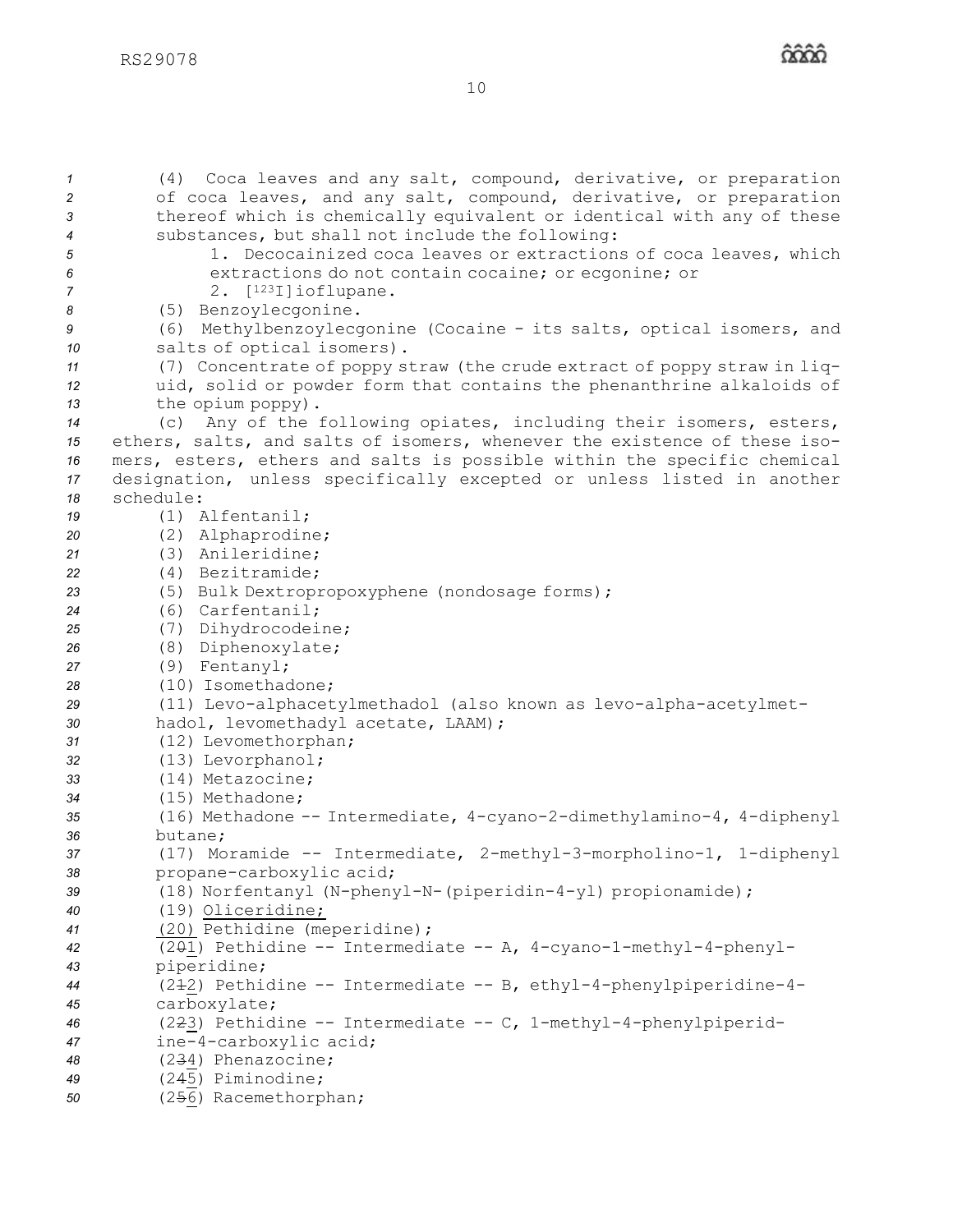(267) Racemorphan; (278) Remifentanil; (289) Sufentanil. (d) Stimulants. Unless specifically excepted or unless listed in an- other schedule, any material, compound, mixture, or preparation which con- tains any quantity of the following substances having <sup>a</sup> stimulant effect on the central nervous system: (1) Amphetamine, its salts, optical isomers, and salts of its optical *9* isomers; (2) Lisdexamfetamine; (3) Methamphetamine, its salts, isomers, and salts of its isomers; (4) Phenmetrazine and its salts; (5) Methylphenidate. (e) Depressants. Unless specifically excepted or unless listed in an- other schedule, any material, compound, mixture, or preparation which con- tains any quantity of the following substances having <sup>a</sup> depressant effect on the central nervous system, including its salts, isomers, and salts of iso- mers, whenever the existence of such salts, isomers, and salts of isomers is possible within the specific chemical designation: (1) Amobarbital; (2) Glutethimide; (3) Pentobarbital; (4) Phencyclidine; (5) Secobarbital. (f) Hallucinogenic substances. (1) Nabilone ............................ (another name for nabilone: (+/-)-trans-3-(1,1-dimethylheptyl)-6,6a,7,8,10,10a-hexahydro-1-hy- droxy-6,6-dimethyl-9H-dibenzo[b,d]pyran-9-one) (21 CFR 1308.12 (f)). (g) Immediate precursors. Unless specifically excepted or unless listed in another schedule, any material, compound, mixture, or preparation which contains any quantity of the following substances: (1) Immediate precursor to amphetamine and methamphetamine: (a) Anthranilic acid; (b) Ephedrine; (c) Lead acetate; (d) Methylamine; (e) Methyl formamide; (f) N-methylephedrine; (g) Phenylacetic acid; (h) Phenylacetone; (i) Phenylpropanolamine; (j) Pseudoephedrine. Except that any combination or compound containing ephedrine, or any of its salts and isomers, or phenylpropanolamine or its salts and isomers, or pseudoephedrine, or any of its salts and isomers which is prepared for dispensing or over-the-counter distribution is not <sup>a</sup> controlled substance for the purpose of this section, unless such substance is pos- sessed, delivered, or possessed with intent to deliver to another with the intent to manufacture methamphetamine, amphetamine or any other controlled substance in violation of section 37-2732, Idaho Code. For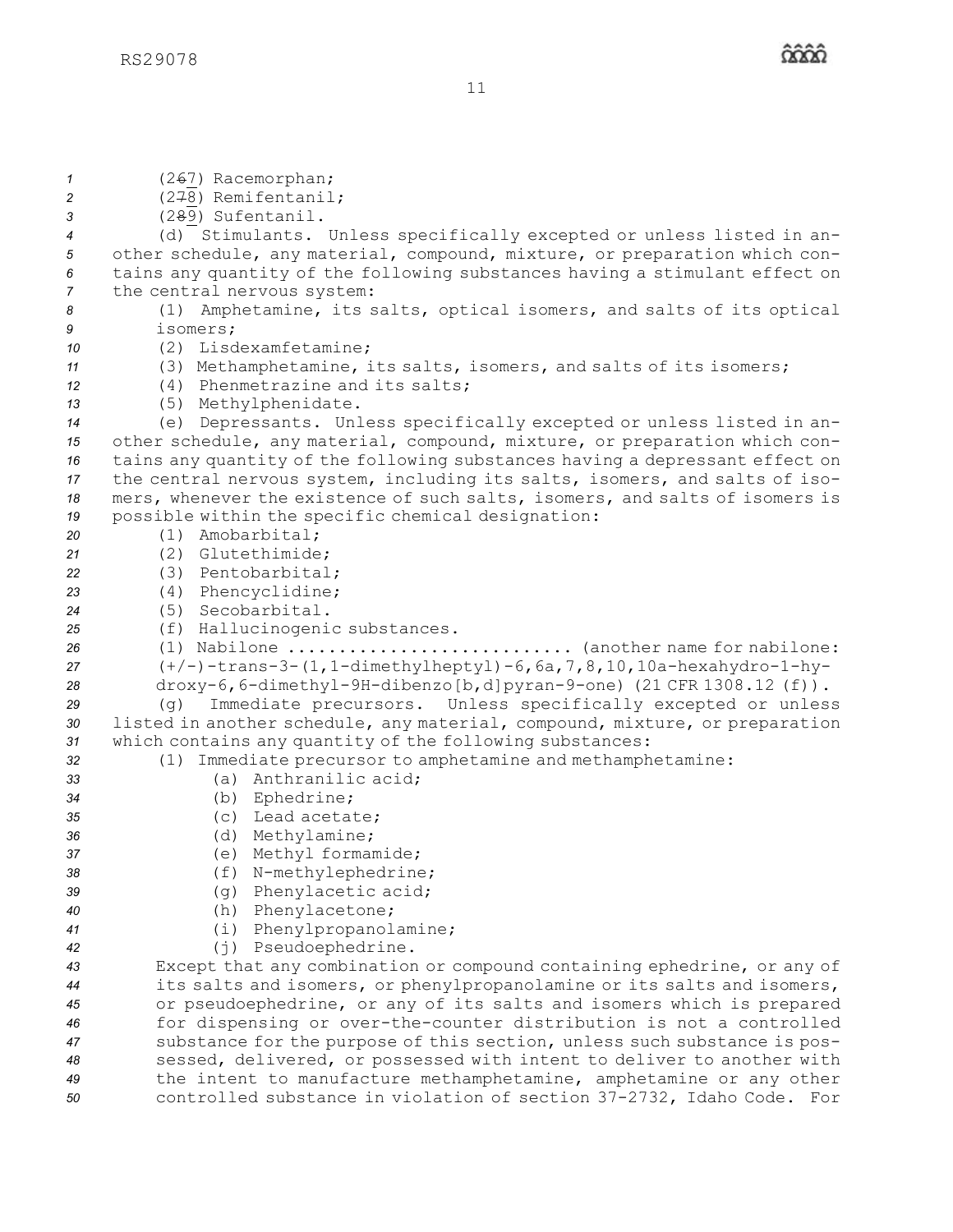purposes of this provision, the requirements of the uniform controlled substances act shall not apply to <sup>a</sup> manufacturer, wholesaler or re- tailer of over-the-counter products containing the listed substances unless such person possesses, delivers, or possesses with intent to deliver to another the over-the-counter product with intent to manufac-ture a controlled substance.

*<sup>7</sup>* (2) Immediate precursors to phencyclidine (PCP): *<sup>8</sup>* (a) 1-phenylcyclohexylamine;

*<sup>9</sup>* (b) 1-piperidinocyclohexanecarbonitrile (PCC).

*<sup>10</sup>* (3) Immediate precursor to fentanyl: 4-anilino-N-phenethyl-4-piperi-*<sup>11</sup>* dine (ANPP).

*<sup>12</sup>* SECTION 3. That Section 37-2711, Idaho Code, be, and the same is hereby *13* amended to read as follows:

*<sup>14</sup>* 37-2711. SCHEDULE IV. (a) Schedule IV shall consist of the drugs and *<sup>15</sup>* other substances, by whatever official name, common or usual name, chemical *<sup>16</sup>* name, or brand name designated, listed in this section.

 (b) Narcotic drugs. Unless specifically excepted or unless listed in another schedule, any material, compound, mixture, or preparation contain- ing any of the following narcotic drugs, or their salts calculated as the free anhydrous base or alkaloid, in limited quantities as set forth below:

*<sup>21</sup>* (1) No more than 1 milligram of difenoxin and not less than 25 micro-*<sup>22</sup>* grams of atropine sulfate per dosage unit;

*<sup>23</sup>* (2) Dextropropoxyphene (alpha-(+)-4-dimethylamino-1, 2-diphenyl-24 3-methyl-2-propionoxybutane).

25 (3) 2- [(dimethylamino)methyl]-1-(3-methoxyphenyl)cyclohexanol (in-*<sup>26</sup>* cluding tramadol), including its salts, optical and geometric isomers, *27* and salts of isomers.

 (c) Depressants. Unless specifically excepted or unless listed in an- other schedule, any material, compound, mixture, or preparation which con- tains any quantity of the following substances, including its salts, iso- mers, and salts of isomers whenever the existence of such salts, isomers, and salts of isomers is possible within the specific chemical designation:

*<sup>33</sup>* (1) Alfaxalone 5[alpha]-pregnan-3[alpha]-ol-11,20-dione;

- *<sup>34</sup>* (2) Alprazolam;
- *35* (3) Barbital;
- *<sup>36</sup>* (4) Bromazepam;
- *<sup>37</sup>* (5) Camazepam;
- *<sup>38</sup>* (6) Carisoprodol;
- *39* (7) Chloral betaine;
- *<sup>40</sup>* (8) Chloral hydrate;
- *<sup>41</sup>* (9) Chlordiazepoxide;
- *<sup>42</sup>* (10) Clobazam;
- *<sup>43</sup>* (11) Clonazepam;
- *<sup>44</sup>* (12) Clorazepate;
- *<sup>45</sup>* (13) Clotiazepam;
- *46* (14) Cloxazolam;
- *<sup>47</sup>* (15) Delorazepam;
- *<sup>48</sup>* (16) Diazepam;
- *<sup>49</sup>* (17) Dichloralphenazone;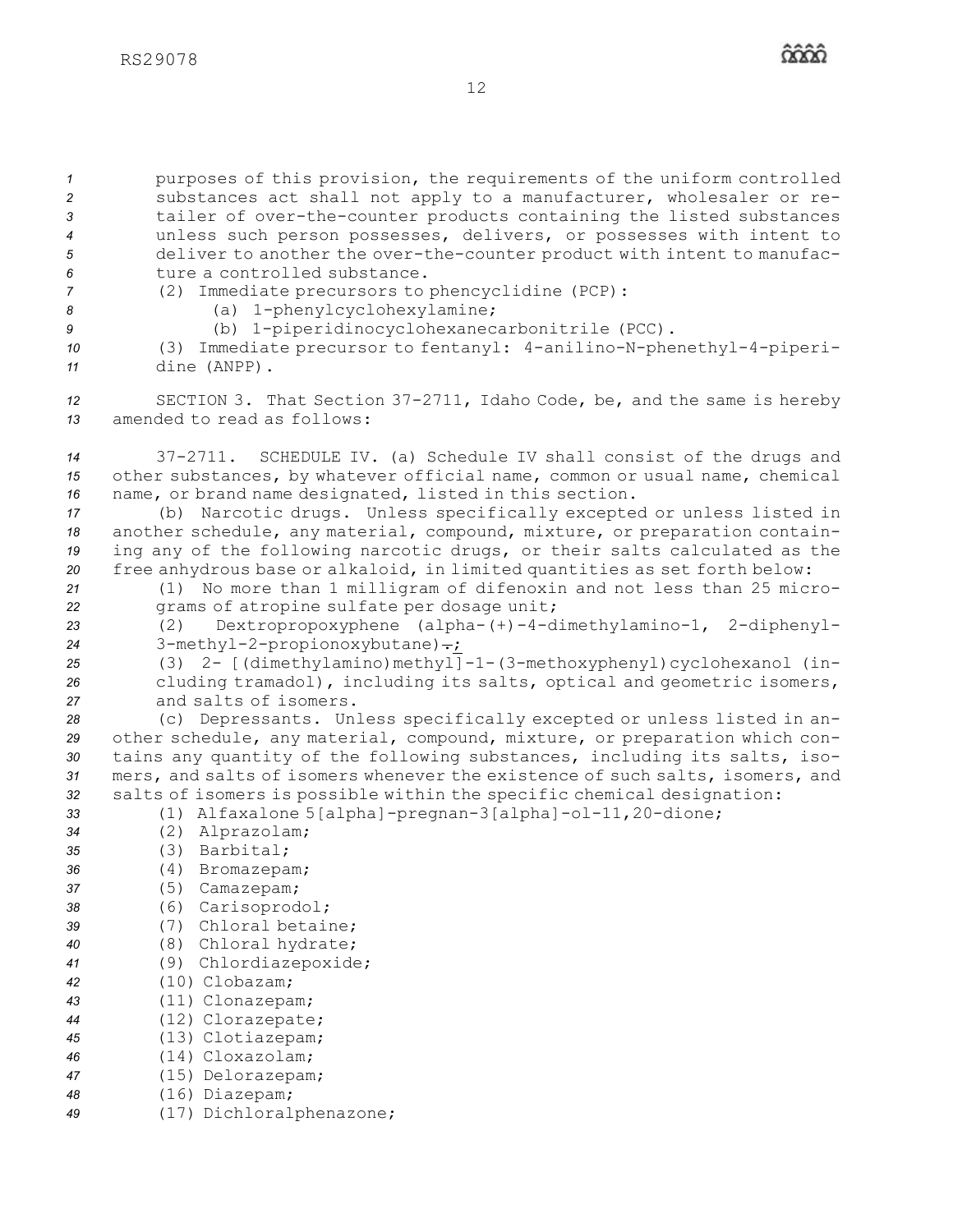| 1  | (18) Estazolam;                                                        |
|----|------------------------------------------------------------------------|
| 2  | (19) Ethchlorvynol;                                                    |
| 3  | (20) Ethinamate;                                                       |
| 4  | (21) Ethyl loflazepate;                                                |
| 5  | (22) Fludiazepam;                                                      |
| 6  | (23) Flurazepam;                                                       |
| 7  | (24) Fospropofol;                                                      |
| 8  | (25) Halazepam;                                                        |
| 9  | (26) Haloxazolam;                                                      |
| 10 | (27) Ketazolam;                                                        |
| 11 | (28) Lemborexant;                                                      |
| 12 | (29) Loprazolam;                                                       |
| 13 | (2930) Lorazepam;                                                      |
| 14 | (301) Lormetazepam;                                                    |
| 15 | (342) Mebutamate;                                                      |
| 16 | (323) Medazepam;                                                       |
| 17 | (334) Meprobamate;                                                     |
| 18 | (345) Methohexital;                                                    |
| 19 | (356) Methylphenobarbital (mephobarbital);                             |
| 20 | (367) Midazolam;                                                       |
| 21 | (378) Nimetazepam;                                                     |
| 22 | (389) Nitrazepam;                                                      |
| 23 | (3940) Nordiazepam;                                                    |
| 24 | $(401)$ Oxazepam;                                                      |
| 25 | $(4+2)$ Oxazolam;                                                      |
| 26 | (423) Paraldehyde;                                                     |
| 27 | (434) Petrichloral;                                                    |
| 28 | (445) Phenobarbital;                                                   |
| 29 | (456) Pinazepam;                                                       |
| 30 | (467) Prazepam;                                                        |
| 31 | (478) Quazepam;                                                        |
| 32 | (49) Remimazolam;                                                      |
| 33 | (50) Serdexmethylpheniate;                                             |
| 34 | (4851) Suvorexant;                                                     |
| 35 | (4952) Temazepam;                                                      |
| 36 | (503) Tetrazepam;                                                      |
| 37 | (5 <del>1</del> 4) Triazolam;                                          |
| 38 | (5 <del>2</del> 5) Zaleplon;                                           |
| 39 | (5 <del>3</del> 6) Zolpidem;                                           |
| 40 | (547) Zopiclone.                                                       |
| 41 | (d)<br>Fenfluramine -- Any material, compound, mixture, or preparation |

- *<sup>42</sup>* which contains any quantity of the following substances, including its *<sup>43</sup>* salts, isomers (whether optical, position, or geometric), and salts of such *<sup>44</sup>* isomers, whenever the existence of such salts, isomers, and salts of isomers *<sup>45</sup>* is possible:
- *46* (1) Dexfenfluramine;
- *<sup>47</sup>* (2) Fenfluramine.

*<sup>48</sup>* (e) Stimulants. Unless specifically excepted or unless listed in an-*<sup>49</sup>* other schedule, any material, compound, mixture, or preparation which con-*<sup>50</sup>* tains any quantity of the following substances having <sup>a</sup> stimulant effect on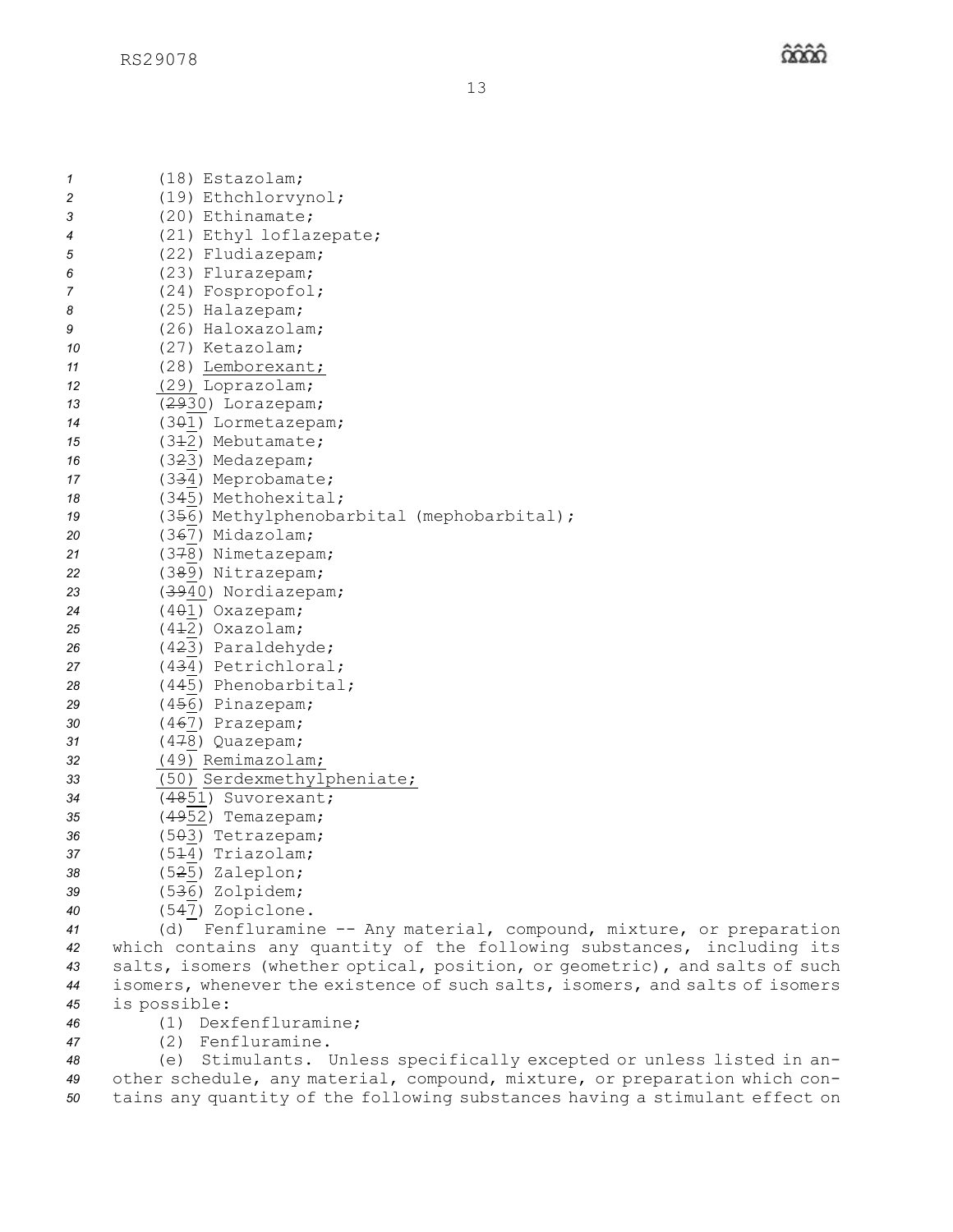| $\mathcal I$<br>$\overline{c}$<br>3<br>$\boldsymbol{4}$<br>5<br>6<br>$\overline{7}$<br>8<br>9<br>10<br>11<br>12 | the central nervous system, including its salts, isomers (whether optical,<br>position, or geometric), and salts of such isomers whenever the existence<br>of such salts, isomers, and salts of isomers is possible within the specific<br>chemical designation:<br>(1) Cathine $((+)$ -norpseudoephedrine);<br>(2) Diethylpropion;<br>(3) Fencamfamin;<br>(4) Fenproporex;<br>(5) Lorcaserin;<br>$(6)$ Mazindol;<br>(7) Mefenorex;<br>(8) Modafinil; |
|-----------------------------------------------------------------------------------------------------------------|-------------------------------------------------------------------------------------------------------------------------------------------------------------------------------------------------------------------------------------------------------------------------------------------------------------------------------------------------------------------------------------------------------------------------------------------------------|
| 13                                                                                                              | (9) Pemoline (including organometallic complexes<br>and<br>chelates                                                                                                                                                                                                                                                                                                                                                                                   |
| 14                                                                                                              | thereof);                                                                                                                                                                                                                                                                                                                                                                                                                                             |
| 15                                                                                                              | (10) Phentermine;                                                                                                                                                                                                                                                                                                                                                                                                                                     |
| 16                                                                                                              | (11) Pipradrol;                                                                                                                                                                                                                                                                                                                                                                                                                                       |
| 17                                                                                                              | (12) Sibutramine;                                                                                                                                                                                                                                                                                                                                                                                                                                     |
| 18                                                                                                              | (13) SPA $((-)-1-dimethylamino-1,2-diphenylethane)$ ;                                                                                                                                                                                                                                                                                                                                                                                                 |
| 19                                                                                                              | (14) Solriamfetol (2-amino-3-phenylpropyl carbamata; benzenepropanol,                                                                                                                                                                                                                                                                                                                                                                                 |
| 20<br>21                                                                                                        | beta-amino-, carbamate(ester)).<br>(f) Other substances. Unless specifically excepted, or unless listed                                                                                                                                                                                                                                                                                                                                               |
| 22                                                                                                              | in another schedule, any material, compound, mixture or preparation which                                                                                                                                                                                                                                                                                                                                                                             |
| 23                                                                                                              | contains any quantity of the following substances, including its salts:                                                                                                                                                                                                                                                                                                                                                                               |
| 24                                                                                                              | Pentazocine Brexanolone (3A-hydroxy-5A-pregnan-20-one), allo-<br>(1)                                                                                                                                                                                                                                                                                                                                                                                  |
| 25                                                                                                              | pregnanolone;                                                                                                                                                                                                                                                                                                                                                                                                                                         |
| 26                                                                                                              | (2) Butorphanol (including its optical isomers);                                                                                                                                                                                                                                                                                                                                                                                                      |
| 27                                                                                                              | Eluxadoline $(5 - [[(2S) - 2 - amino - 3 - [4 - aminocarbonyl) - 2, 6 -$<br>(3)                                                                                                                                                                                                                                                                                                                                                                       |
| 28                                                                                                              | dimethylphenyl]-1-oxopropyl][(1S)-1-(4-phenyl-1H-imidazol-2-                                                                                                                                                                                                                                                                                                                                                                                          |
| 29                                                                                                              | yl) ethyl]amino]methyl]-2-methoxybenzoic acid) (including its optical                                                                                                                                                                                                                                                                                                                                                                                 |
| 30                                                                                                              | isomers) and its salts, isomers, and salts of isomers;                                                                                                                                                                                                                                                                                                                                                                                                |
| 31                                                                                                              | (4) Pentazocine.                                                                                                                                                                                                                                                                                                                                                                                                                                      |
| 32<br>33                                                                                                        | The board may except, by rule, any compound, mixture, or prepara-<br>(q)<br>tion containing any depressant substance listed in subsection (c) of this                                                                                                                                                                                                                                                                                                 |
| 34                                                                                                              | section from the application of all or any part of this act if the compound,                                                                                                                                                                                                                                                                                                                                                                          |
| 35                                                                                                              | mixture, or preparation contains one (1) or more active medicinal ingredi-                                                                                                                                                                                                                                                                                                                                                                            |
| 36                                                                                                              | ents not having a depressant effect on the central nervous system, and if the                                                                                                                                                                                                                                                                                                                                                                         |
| 37                                                                                                              | admixtures are included therein in combinations, quantity, proportion, or                                                                                                                                                                                                                                                                                                                                                                             |
| 38                                                                                                              | concentration that vitiate the potential for abuse of the substances which                                                                                                                                                                                                                                                                                                                                                                            |
| 39                                                                                                              | have a depressant effect on the central nervous system.                                                                                                                                                                                                                                                                                                                                                                                               |
| 40                                                                                                              | SECTION 4. That Section 37-2713, Idaho Code, be, and the same is hereby                                                                                                                                                                                                                                                                                                                                                                               |
| 41                                                                                                              | amended to read as follows:                                                                                                                                                                                                                                                                                                                                                                                                                           |
|                                                                                                                 |                                                                                                                                                                                                                                                                                                                                                                                                                                                       |
| 42                                                                                                              | $37 - 2713$ .<br>SCHEDULE V. (a) Schedule V shall consist of the drugs and                                                                                                                                                                                                                                                                                                                                                                            |
| 43                                                                                                              | other substances, by whatever official name, common or usual name, chemical                                                                                                                                                                                                                                                                                                                                                                           |
| 44                                                                                                              | name, or brand name designated, listed in this section.                                                                                                                                                                                                                                                                                                                                                                                               |
| 45                                                                                                              | (b) Narcotic drugs. Unless specifically excepted or unless listed in                                                                                                                                                                                                                                                                                                                                                                                  |
| 46                                                                                                              | another schedule, any material, compound, mixture, or preparation contain-                                                                                                                                                                                                                                                                                                                                                                            |
| 47                                                                                                              | ing any of the following narcotic drugs and their salts, as set forth below.                                                                                                                                                                                                                                                                                                                                                                          |
| 48<br>49                                                                                                        | (c) Narcotic drugs containing nonnarcotic active medicinal ingredi-<br>ents. Any compound, mixture, or preparation containing any of the follow-                                                                                                                                                                                                                                                                                                      |
|                                                                                                                 |                                                                                                                                                                                                                                                                                                                                                                                                                                                       |